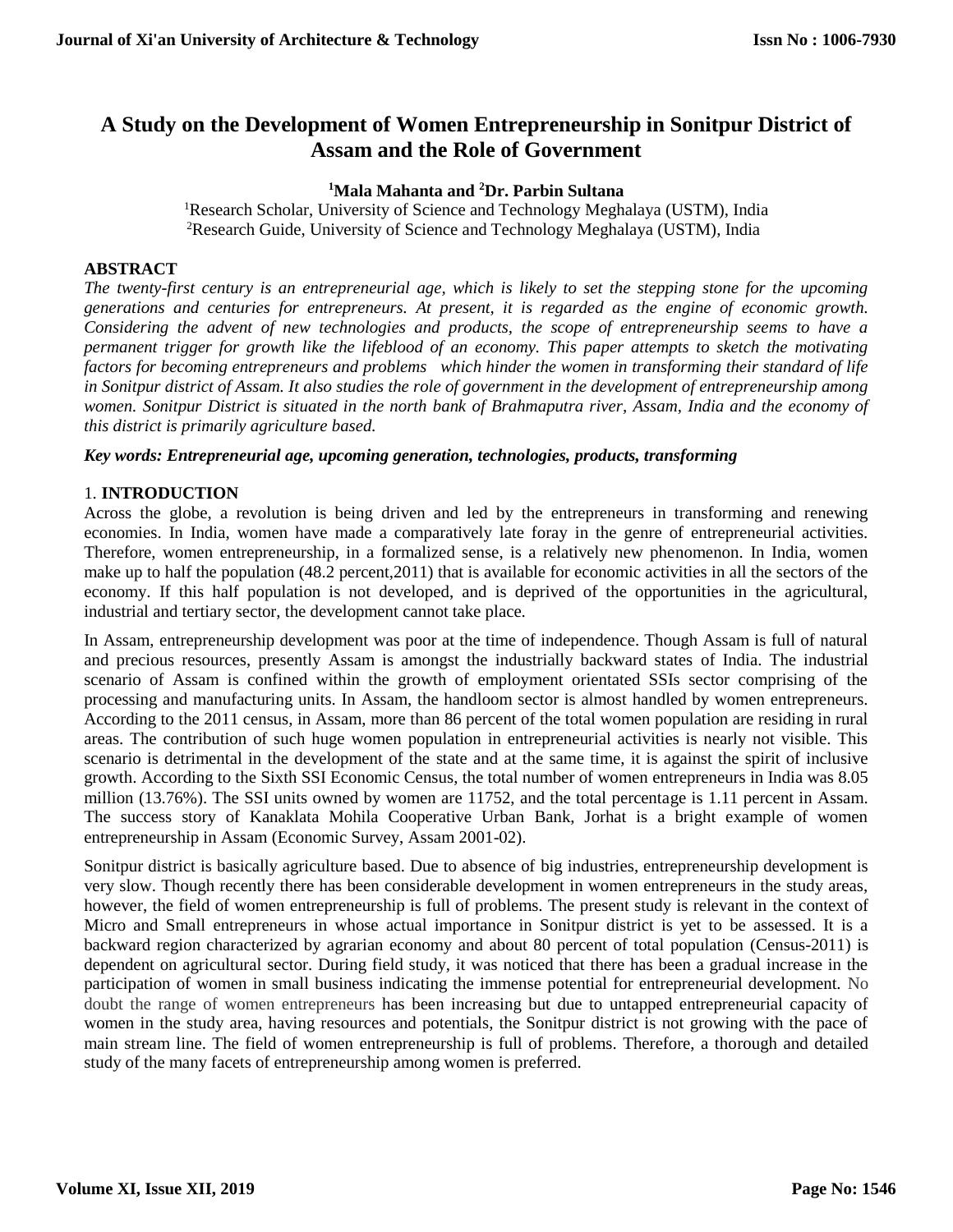## **1.1. Objectives:**

It is aimed to address the following objectives through this study

- 1. To study the factors which influence the women to become entrepreneurs in the study area
- 2. To analyze the problems faced by the women entrepreneurs
- 3. To study the role of Government for the development of women entrepreneurship

### **1.2. Hypotheses:**

The following hypotheses are formulated on the basis of the above objectives.

Ho1: The level of education has no significant effect on the growth of income of women entrepreneurs of the study area.

H02 : Location of business has no significant impact on the growth of women entrepreneurs of the study area

H03: The measures taken by the Government are not sufficient for the sustainable growth in income of women entrepreneurs in the study area.

#### **2. REVIEW OF LITERATURE**

Vijaya and Kamalanabhan (1998), found that a number of motivational factors have been identified in entrepreneurs. These include the values placed on innovativeness, independence, outstanding performance, and respect for work. Lack of these values definitely lowers the development of entrepreneurship. **Punitha et al. (1999)** studied the problems and constraints faced by women entrepreneurs in the Pondicherry region. A sample of 120 women entrepreneurs were personally interviewed out of which 42 belong to rural and 78 to urban areas. In the analysis the rural women mainly faced the problems are competition from better quality products and marketing problems. The problems for urban entrepreneurs are the competition from better quality products and difficulty in getting loans. The ignorance about schemes, distance from market and ignorance about agency and institutions are the least problems faced by both rural and urban women entrepreneurs. Lambing and Kuehl (2000) studied about the motivation behind women entrepreneurship. According to them, two factors basically motivated women entrepreneurship - one is dissatisfaction with corporate life and another is the desire for a challenge. This Study revealed that for many reasons dissatisfaction with corporate life may occur. This includes conflict between family and work responsibility, layoffs, the glass ceiling etc. Pandit (2000) analyses the home-based women entrepreneurs in Mumbai to identify entrepreneurial effectiveness among them. The study reveals that these enterprises are not regulated. They are based on goodwill; therefore, do not build brand equity. Moreover, these ventures carry out managerial functions without knowing that they are doing so. Generally, entrepreneurial effectiveness is tested by three ways namely sense of desire to prove entrepreneurship, success of achievement and sense of satisfactions. But this study shows that this may not be the only way to identify entrepreneurial effectiveness. Chakravarty's (2013) findings highlight that majority of the women respondents see inequality in rights, financial limitations, education, marketing and communication as barriers to new business. The beliefs of Gender-stereotypical regarding entrepreneurship are influential factor.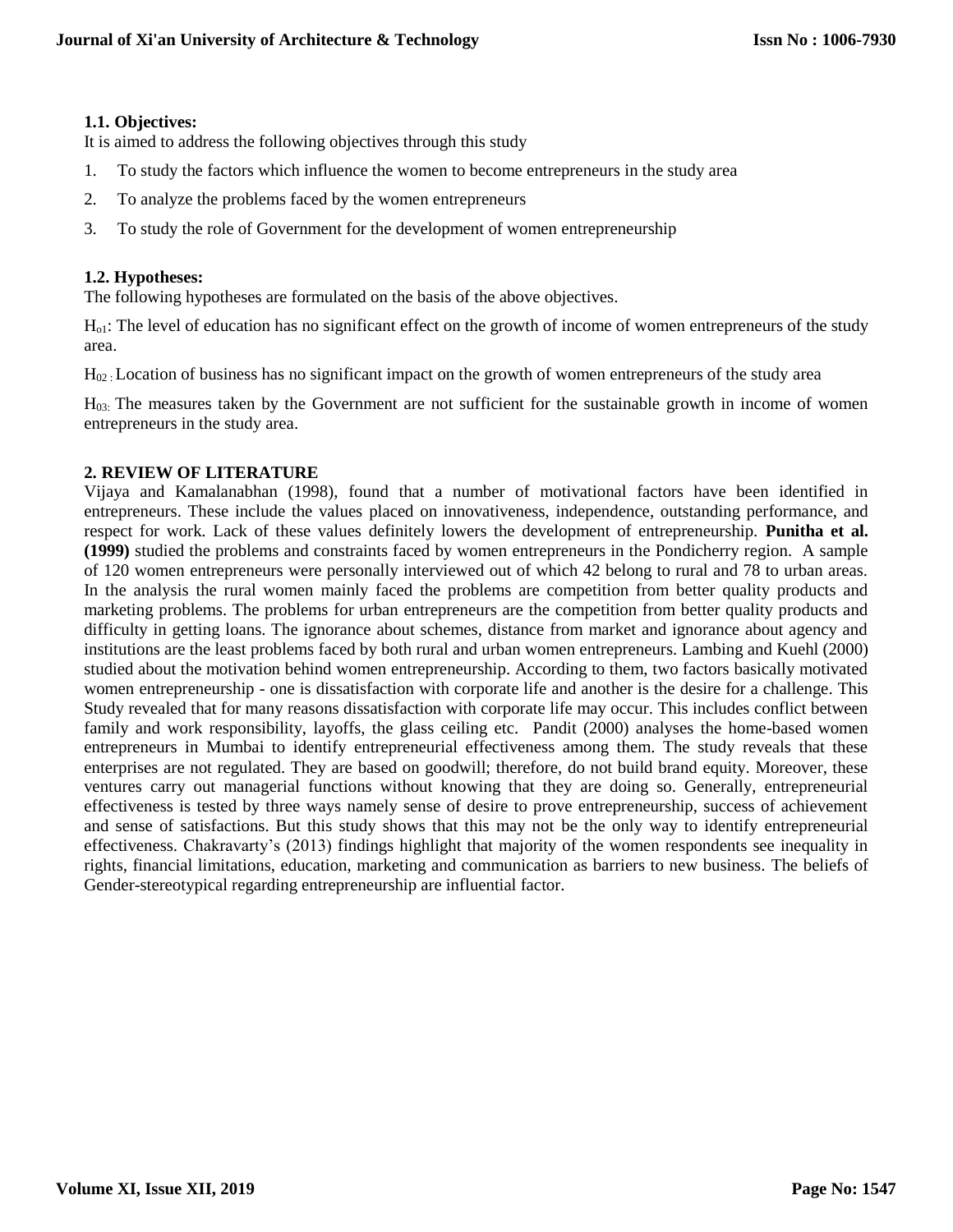## **3.THE CONCEPTUAL FRAMEWORK**

Based on the above discussions, a conceptual framework model is developed which is given below





## **4. METHODOLOGY**

Descriptive survey method is used. Required data are collected from primary and secondary sources. Primary data are collected through structured questionnaires. To draw primary data, the study adopted a personal contact method. For making the study more meaningful and useful, there was an exchange of ideas. The researcher has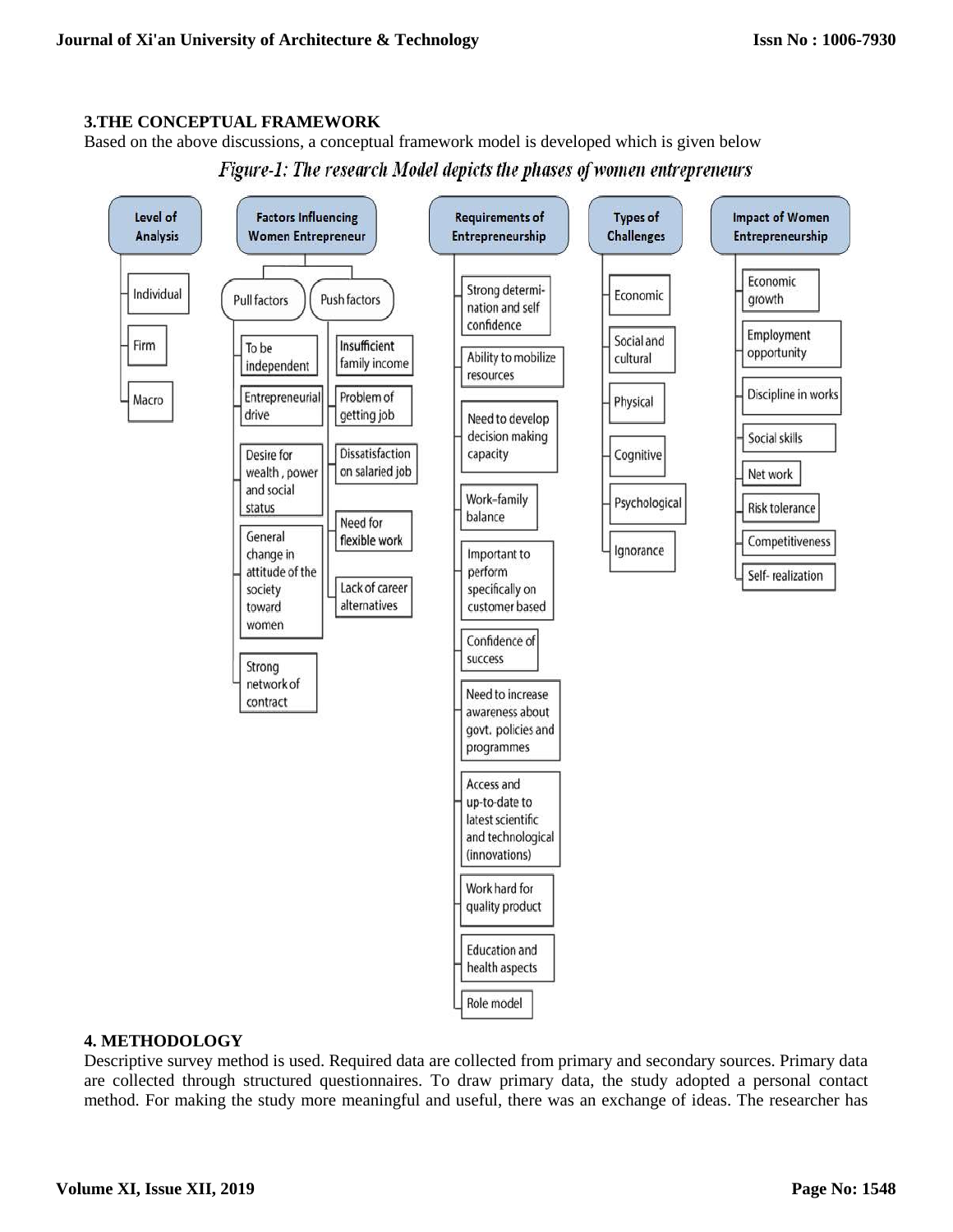selected both registered and unregistered women entrepreneurs for the present study so that the overall picture and status of women entrepreneurs reveal. Sources of secondary data are as follows: Reports, Journals, Magazines and Newspapers, Books, Web, etc. Total sample size is 120. Cochran's sample size determination formula was used to calculate the proper sample size for this study. Data are selected randomly from the seven blocks of the study area. The sample consists of both registered and unregistered women entrepreneurs of Sonitpur district. Chi-Square -Test, Pearson Correlation, Multiple Regression are the statistical tools used for the study. Socio-economic profile of the respondents has been displayed in the table below.

| <b>Variables</b>           | Category                             | <b>Number of respondents</b> | Percentage (%) |
|----------------------------|--------------------------------------|------------------------------|----------------|
| Age                        | $20 - 30$                            | 25                           | 20.83          |
|                            | $30 - 40$                            | $\overline{55}$              | 45.83          |
|                            | <b>Above 40</b>                      | 40                           | 33.33          |
| <b>Educational</b>         | $\overline{10}^{\text{th}}$ standard | 18                           | 15             |
| qualification              | $\overline{1}2^{\text{th}}$ standard | 57                           | 47.5           |
|                            | <b>B.A.</b>                          | 40                           | 33.33          |
|                            | M.A.                                 | 0 <sub>5</sub>               | 4.17           |
| <b>Marital Status</b>      | <b>Married</b>                       | 55                           | 45.83          |
|                            | <b>Unmarried</b>                     | 40                           | 33.33          |
|                            | <b>Widow</b>                         | 25                           | 20.83          |
| <b>Family structure</b>    | <b>Nuclear</b>                       | 75                           | 62.5           |
|                            | <b>Joint family</b>                  | 45                           | 37.5           |
| Number of dependent        | $\mathbf{3}$                         | $\overline{57}$              | 47.5           |
| members in family          | $4-6$                                | 63                           | 52.5           |
| <b>Monthly income</b>      | Up to Rs. 10,000                     | 35                           | 29.17          |
|                            | Rs.10,000-30,000                     | $\overline{55}$              | 45.83          |
|                            | Rs.30,000-50,000                     | 25                           | 20.83          |
|                            | <b>Above Rs. 50,000</b>              | 0 <sub>5</sub>               | 4.17           |
| <b>Location enterprise</b> | <b>Home</b> based                    | 72                           | 60             |
|                            | <b>Rented Premises</b>               | 48                           | 40             |
| <b>Sources of finance</b>  | <b>Self</b>                          | 62                           | 51.67          |
|                            | <b>Relatives, friends</b>            | 39                           | 32.5           |
|                            | <b>Financial institutions</b>        | 19                           | 15.83          |
| <b>Size of enterprises</b> | <b>Small</b>                         | 120                          | 100            |
|                            | <b>Medium</b>                        | 00                           | $\bf{0}$       |
|                            | <b>Big</b>                           | $\bf{00}$                    | $\bf{0}$       |
| of<br>Legal<br>structure   | <b>Registered</b>                    | 35                           | 29.17          |
| enterprises                | Non-registered                       | 85                           | 58.33          |
| <b>Origin of business</b>  | <b>Self-created</b>                  | 68                           | 56.67          |
|                            | <b>Bought</b>                        | 28                           | 23.33          |
|                            | <b>Inherited</b>                     | 24                           | 20             |
| Community of women         | <b>SC</b>                            | 35                           | 29.17          |
| entrepreneur               | <b>ST</b>                            | 24                           | 20             |
|                            | <b>OBC</b>                           | 20                           | 16.67          |
|                            | <b>General</b>                       | 41                           | 34.17          |

**Table – 4.1. Distribution of women entrepreneurs according to their Socio- Economic profile**

**Source:Primary-data**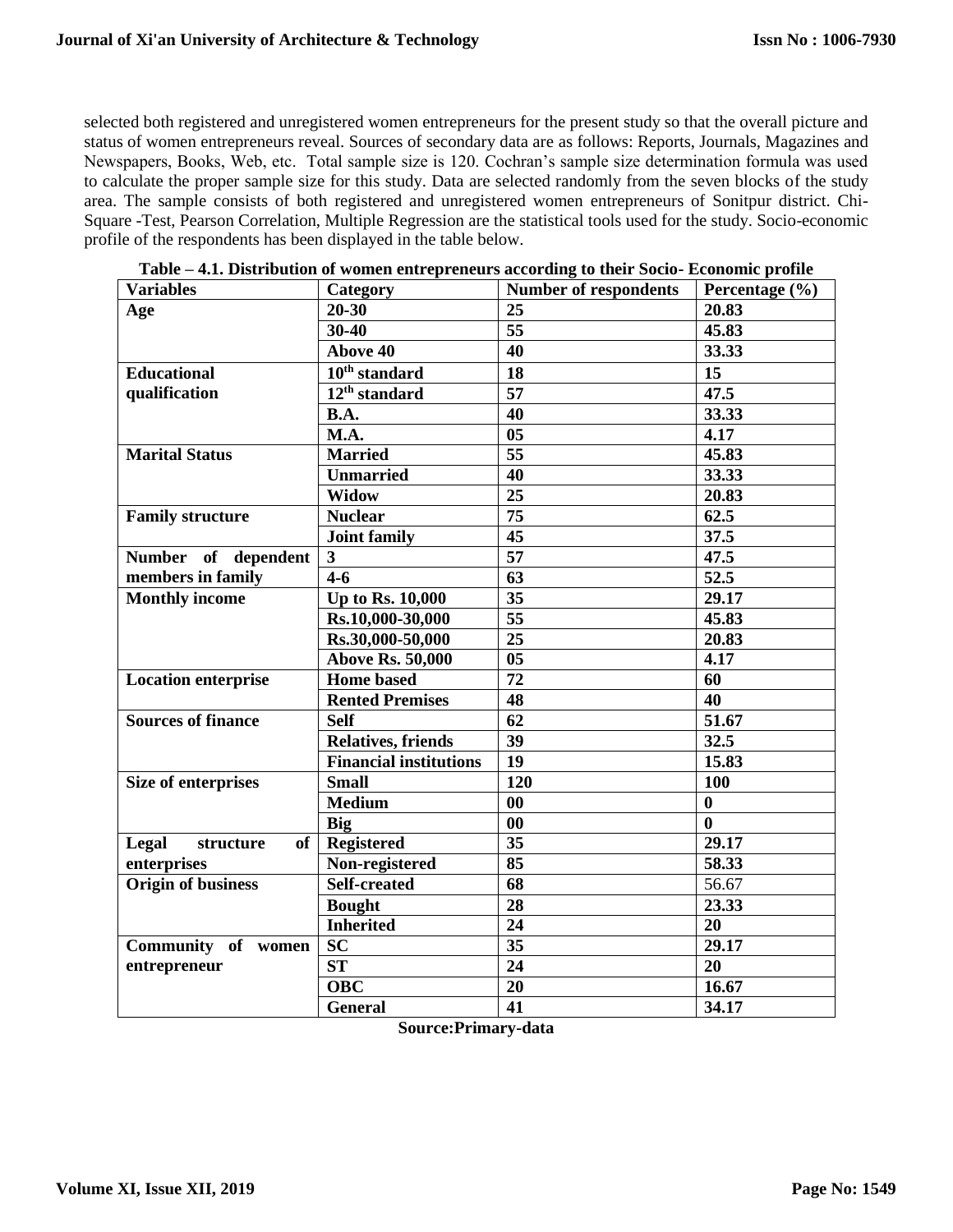## **5.ANALYSIS AND INTERPRETATION**

### **5.1.1.First objective: To analyze the factors which influence the women to become entrepreneurs**

In Sonitpur district, self-employment opportunities in organized sectors is absolutely discouraging. Employment in government sector is gradually diminishing, investment is very low due to lack of resources and skilled man power in the study area. Therefore, self-employment is the best and last resort which is gradually increasing among all sections of the society. With the increase of female literacy (60.73 percent, 2011), urbanization, and Self-Help Groups (SHGs), entrepreneurial activities on traditional and non-traditional sectors are increasing day by day among women. Following table shows the motivating factors of women entrepreneurs in the study area.

| Sl.          | <b>Variables</b>                                      | <b>Total</b> |               |  |  |
|--------------|-------------------------------------------------------|--------------|---------------|--|--|
| No.          |                                                       | No.          | $\frac{6}{9}$ |  |  |
| 1            | <b>Earning money</b>                                  | 25           | 20.83         |  |  |
| $\mathbf{2}$ | Unemployment                                          | 16           | 13.33         |  |  |
| 3            | To be independent                                     | 14           | 11.67         |  |  |
| 4            | <b>Interest in entrepreneurial activities</b>         | 10           | 8.33          |  |  |
| 5            | <b>Responsibility due to death of close relatives</b> | 13           | 10.83         |  |  |
| 6            | <b>Existence of business culture in the family</b>    | 08           | 6.67          |  |  |
| 7            | Time management and business-family balance           | 11           | 9.17          |  |  |
| 8            | Dissatisfaction with current jobs                     | 10           | 8.33          |  |  |
| 9            | Being entrepreneur was a lifelong goal                | 07           | 5.83          |  |  |
| 10           | <b>Lack of mobility</b>                               | 06           | 5             |  |  |
|              | <b>Total</b>                                          | 120          | 100           |  |  |

|  |  | Table-5.1.1. Percentage distribution of respondents based on motivating factors |
|--|--|---------------------------------------------------------------------------------|
|  |  |                                                                                 |

Source: Primary data

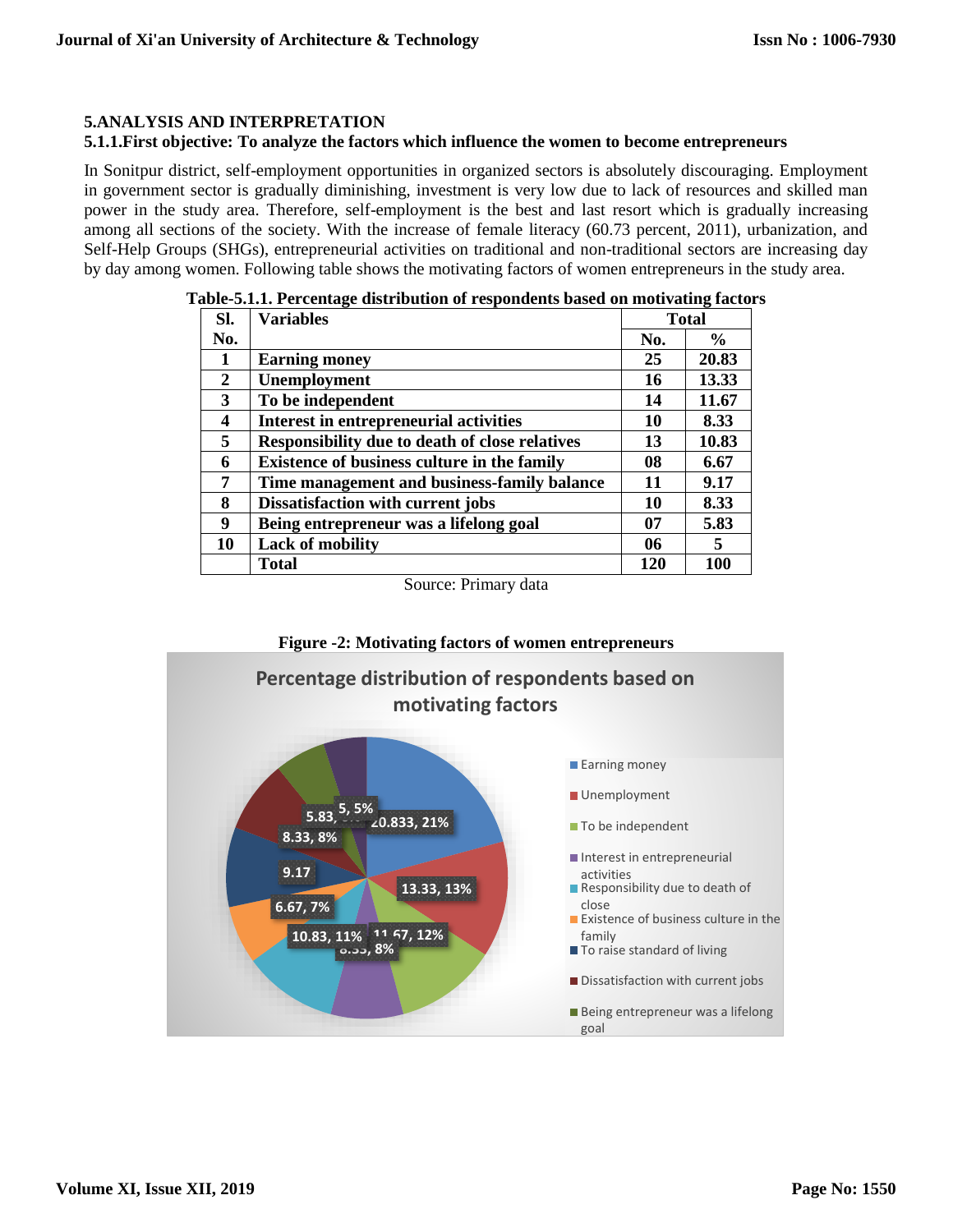Table-5.1.1 and fig-5.1, show the various motivating factors. Since this district is in the bank of Brahmaputra river, it is agriculture based and also underdeveloped. A large section of the people (80 percent) directly depend on agricultural sector. Moreover, due to the absence of big industries, entrepreneurship development in the study area is low. Field study reveals that the main motivating factor is to earn money to raise their standard of living. Unemployment is also another motivating factor followed by to be independent, responsibility due to death of close relatives, Time management and business-family balance, dissatisfaction with current jobs, interest in entrepreneurial activities, existence of business culture in the family, being entrepreneur was a lifelong goal and existence of business culture in the family.

#### **5.1.2.: Second objective: To study the problems faced by the women entrepreneurs**

Being women is a mission in itself, then comes the most important undertaking of maintaining or surviving as a woman as hurdles keep coming in the shape of stereotyping, hypocrisy, societal frame of conducts and much more than that can be expressed in words. In this kind of scenario, a woman entering into entrepreneurship is difficult and a tough act. Women marketers face a wide array of demanding situations, so that they can increase their efforts to further develop and enlarge the firms they have established. These demanding situations and possibilities are developing rapidly. Though in India, women constitute 48.2 (Census, 2011) percent of the total population, however the entrepreneurial interest appears to be a male-dominated zone. This exhibits that women entrepreneurs aren't capable of running their firms successfully because of some (major) problems. The high-level growth in India will be possible if all sections of the society, particularly women become equal components in the development process. it's a widely known indisputable fact that the societies, that discriminate on the idea of gender tend to expertise lower economic development and reduction of financial condition, than the societies that exercise equality among men and women. Despite the constitutional provisions, there's a discrimination against women. In India, the laws and rules associated with women employment are discriminatory. The foremost vital nevertheless common problems of women entrepreneurs are discussed below

| Sl. No.          | <b>Problems</b>                                         | <b>Total</b> |               |  |
|------------------|---------------------------------------------------------|--------------|---------------|--|
|                  |                                                         | No.          | $\frac{6}{9}$ |  |
| 1                | <b>Dearth of adequate Finance</b>                       | 20           | 16.67         |  |
| $\boldsymbol{2}$ | <b>Stiff competition</b>                                | 18           | 15            |  |
| 3                | <b>Cultural and social</b>                              | 13           | 10.83         |  |
| 4                | <b>Problem of marketing</b>                             | 10           | 8.33          |  |
| 5                | <b>Pricing problem</b>                                  | 06           | 5             |  |
| 6                | <b>Gender bias</b>                                      | 09           | 7.5           |  |
| 7                | Day-to-day problem                                      | 07           | 5.83          |  |
| 8                | Lack of role model                                      | 06           | 5             |  |
| 9                | <b>Absence of entrepreneurial Aptitude</b>              | 07           | 5.83          |  |
| 10               | <b>Lack of mobility</b>                                 | 08           | 6.67          |  |
| 11               | Time management between business and family             | 07           | 5.83          |  |
| 12               | Low risk-bearing ability                                | 02           | 1.67          |  |
| 13               | Lack of awareness about Government policies and schemes | 07           | 5.83          |  |
| 14               | Total                                                   | 120          | 100           |  |

| Table-5.1.2.1.: Classification of respondents based on problems faced by entrepreneurs |  |
|----------------------------------------------------------------------------------------|--|
|----------------------------------------------------------------------------------------|--|

#### Source: Primary data

The problems faced by the women are also presented in weighted ranking method in the table-4. Below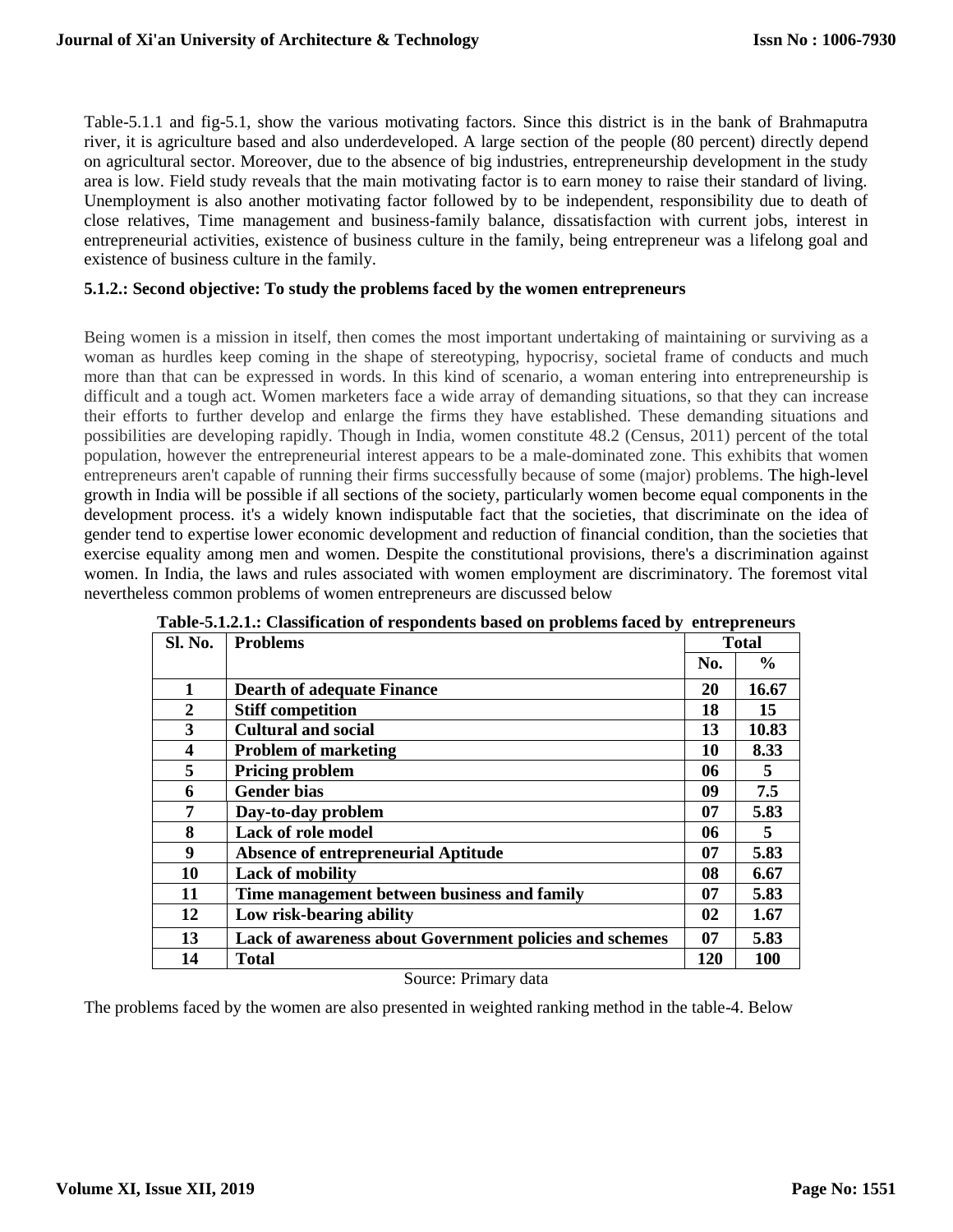| Sl.N           | Weight          | 10                                           | 9                                               | 8  | 7  | 6  | 5  | 4  | 3               | $\overline{2}$ | 1               | Total | Rank           |
|----------------|-----------------|----------------------------------------------|-------------------------------------------------|----|----|----|----|----|-----------------|----------------|-----------------|-------|----------------|
| 0.             | Particulars     | $\mathbf{1}$                                 | $\overline{2}$                                  | 3  | 4  | 5  | 6  | 7  | 8               | 9              | 10              |       |                |
|                |                 | Problems at the time of starting enterprises |                                                 |    |    |    |    |    |                 |                |                 |       |                |
| $\mathbf{1}$   | Dearth of       | 15                                           | 12                                              | 11 | 11 | 10 | 09 | 08 | 06              | 05             | 3               |       | $\mathbf{1}$   |
|                | adequate        | 150                                          | 108                                             | 88 | 77 | 66 | 45 | 32 | 18              | 10             | $\overline{3}$  | 591   |                |
|                | Finance         |                                              |                                                 |    |    |    |    |    |                 |                |                 |       |                |
| $\overline{2}$ | Cultural and    | 14                                           | 11                                              | 10 | 09 | 07 | 08 | 05 | 04              | 02             | 01              |       | 3              |
|                | social          | 140                                          | 99                                              | 80 | 63 | 42 | 40 | 20 | 12              | 04             | 01              | 501   |                |
| 3              | Gender bias     | 13                                           | 10                                              | 10 | 09 | 07 | 06 | 04 | 03              | 01             | 01              |       | 6              |
|                |                 | 130                                          | 90                                              | 80 | 63 | 42 | 30 | 16 | 09              | 02             | 01              | 463   |                |
| $\overline{4}$ | Absence of      | 11                                           | 10                                              | 11 | 08 | 07 | 05 | 05 | 04              | 03             | 02              |       |                |
|                | entrepreneurial | 110                                          | 90                                              | 88 | 56 | 42 | 25 | 20 | 12              | 06             | 02              | 451   | 5              |
|                | Aptitude        |                                              |                                                 |    |    |    |    |    |                 |                |                 |       |                |
| 5              | Lack of         | 10                                           | 08                                              | 05 | 08 | 04 | 03 | 05 | 02              | 01             | 01              |       |                |
|                | education on    | 100                                          | 72                                              | 40 | 56 | 24 | 15 | 20 | 06              | 02             | 01              | 336   | 8              |
|                | business        |                                              |                                                 |    |    |    |    |    |                 |                |                 |       |                |
|                | management      |                                              |                                                 |    |    |    |    |    |                 |                |                 |       |                |
|                |                 |                                              | Problems during the time of running enterprises |    |    |    |    |    |                 |                |                 |       |                |
| 6              | Stiff           | 15                                           | 14                                              | 12 | 10 | 08 | 07 | 05 | 04              | 03             | 01              |       | $\overline{2}$ |
|                | competition     | 150                                          | 126                                             | 96 | 70 | 48 | 35 | 20 | 12              | 06             | 01              | 564   |                |
| $\overline{7}$ | Problem of      | 13                                           | 11                                              | 09 | 10 | 07 | 06 | 04 | $\overline{03}$ | 02             | $\overline{02}$ |       | $\overline{4}$ |
|                | marketing       | 130                                          | 99                                              | 72 | 70 | 42 | 30 | 16 | 09              | 04             | 02              | 474   |                |
| 8              | Pricing         | 09                                           | 07                                              | 05 | 03 | 06 | 04 | 01 | 03              | 01             | 02              |       | 12             |
|                | problem         | 90                                           | 63                                              | 40 | 21 | 36 | 20 | 04 | 09              | 02             | 02              | 287   |                |
| 9              | Lack of role    | 10                                           | 08                                              | 06 | 07 | 04 | 06 | 05 | 03              | 02             | 01              |       | 9              |
|                | model           | 100                                          | 72                                              | 48 | 49 | 24 | 30 | 20 | 09              | 04             | 01              | 357   |                |
| 10             | Time            | 11                                           | 09                                              | 05 | 07 | 05 | 03 | 04 | 02              | 01             | 02              |       | 10             |
|                | management      |                                              |                                                 |    |    |    |    |    |                 |                |                 |       |                |
|                | between         |                                              |                                                 |    |    |    |    |    |                 |                |                 |       |                |
|                | business and    |                                              |                                                 |    |    |    |    |    |                 |                |                 |       |                |
|                | family          |                                              |                                                 |    |    |    |    |    |                 |                |                 |       |                |

**Table-5.1.2.2: Problems of women entrepreneurs at the time of starting and running the enterprises(Weighted Ranking Method)**

## **Dearth of adequate finance**

Finance is considered to be the key part of the plan for any type of business in whatever, big or small. Female entrepreneurs are always suffering from working capital and financial resources. Typically, respondents are faced with a hit at the time of start-ups due to a lack of funds on two grounds. Next, women (usually) have no property and assets in in their names to supply protection and assurance for a loan to achieve money from the external sources. Thus, their exterior sources of finance are limited. Secondly, financial institutions generally, considered that women are as less credit-worthy and no longer braveness borrower. According to financial institutions, ladies can, at any moment of their life, shut their business. Field study indicates that most of the respondents in the study area do not prefer to avail a loan from the economic establishments due to a complicated procedure. Consequently, women entrepreneurs are compelled to be structured on their private savings. Thus, respondents did not run their organizations due to the scarcity of funds. In the study area, the majority of respondents (16.67 percent) suffered from the shortage of required funds.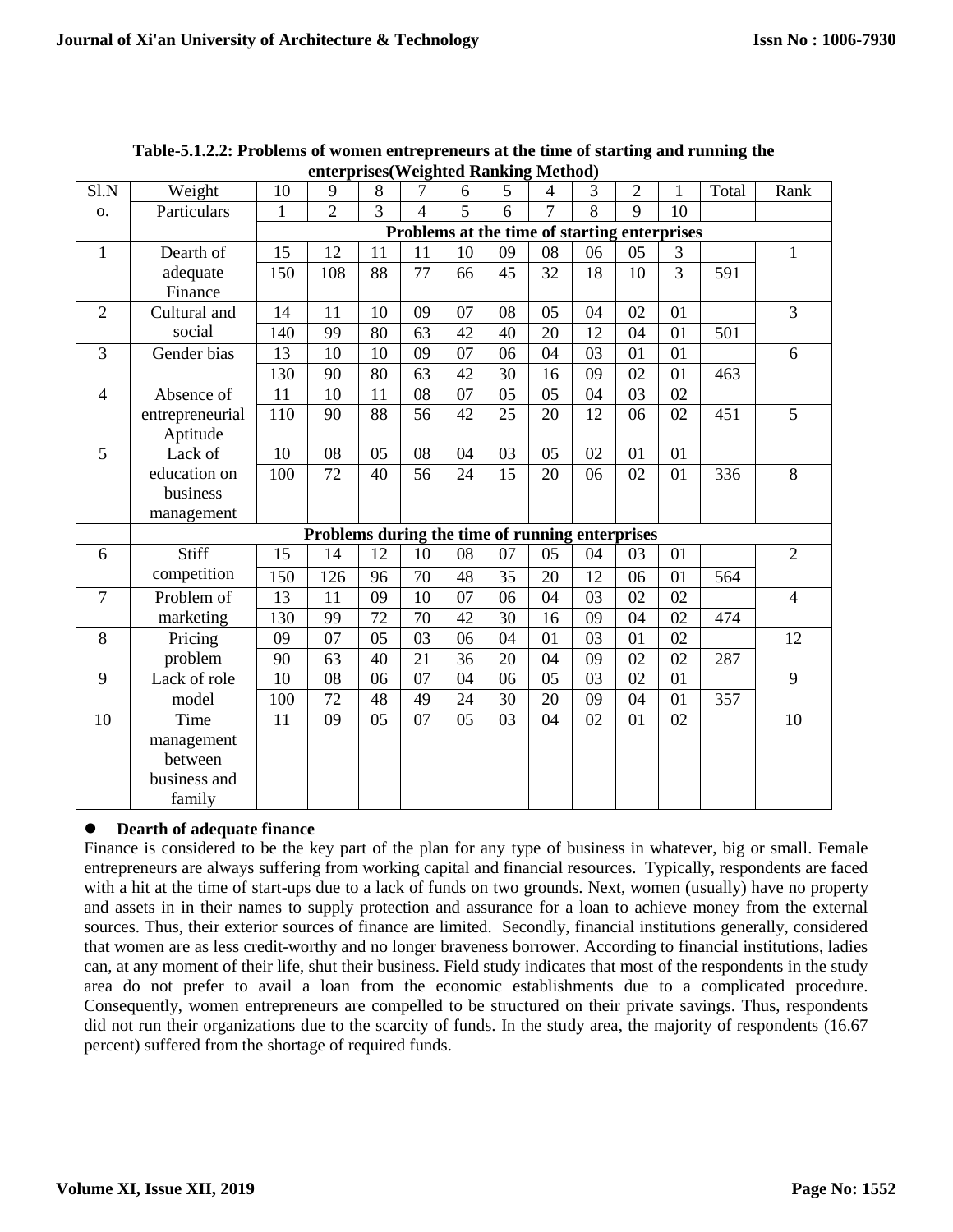## **Stiff competition**

During investigation, it was seen that women entrepreneurs don't have large organizational set-ups to organize, run and control their enterprises or to push money for canvassing and advertisement. Stiff competition is one of the main problems that women have to face for their products from the organized sector, and also, from their male counterparts. Such a competition ultimately reduces the income of the women enterprises. 15 percent respondents suffer from this problem.

## **Social and cultural problems**

In the success of entrepreneurial activities, social and cultural environment has a great significance. Some specific problems (social and cultural) are generally associated with and indicated towards the women entrepreneurs in Sonitpur. Investigation reveals that social structure of the society that is male-dominated. In the male-dominated society, women are not usually treated as equal to men, but as lesser than them. The importance is given to boys and their development while discrimination against the girls is common practices (existing in most of the Indian families). Women entrepreneurs do not move to far places for marketing of their products because they have to look after their family first. This acts as a major obstacle to the women's entry into the entrepreneurial activities.

## **Marketing problem:**

Generally, women entrepreneurs face the problem of marketing of their products. As the male dominates the area and even women with adequate experiences do not help so much. Moreover, most of the products of women enterprises are seasonal and traditional. Therefore, sell their products is high in one season (festival season). Lack of proper publicity and low participation in trade fairs, exhibition, etc. at different places create problems in the marketing of their products. Among the respondents, there was also lack of effective online marketer. Due to the lack of sufficient computer knowledge, respondents could not become an effective online marketing which is now-a-days very important.

## **Pricing problem**

Determination of a reasonable price for the product is a major problem of women entrepreneur. The smooth running of an enterprise generally faces competition on the grounds of lower price of the products introduced in the market by the competitors. Since Sonitpur district is not economically developed; the respondents (5 percent) have struggled to get a rational price of their products in the market, particularly in the rural areas than in the urban areas.

## **Gender biases**

Gender biases serve as one of the important obstacles in the way women entrepreneurship. Since the study area is male-dominated, field study shows that 7.5 percent respondents suffered from this problem.

## **Day -to- day problem:**

Day to day problem at the workplace is a very important determinant for the entrepreneur and employee to perform better. If the basic facilities lack, then the employees will not be happy or feel uncomfortable to work. Consequently, the quality of the output gets affected and also deteriorated. Therefore, it is important to arrange a congenial and comfortable working atmosphere to maximize the production and profit. Moreover, physical and mental stress are also very important for the smooth running of entrepreneurial activities. During the field study, it was observed that both mental and physical stress was an issue of concern for respondents (5.83 percent) in day to day working life.

## **Lack of role model**

Role model is an important factor to encourage anyone to improve his/her quality. Women need role models to follow and support networks to demonstrate what is possible. Though there are successful women entrepreneurs (lower than male entrepreneurs) throughout the world, male entrepreneurs generally get better media coverage and publicity. However, women tend to start a business in those particular sectors where they have work experience, skills, and networks. The low percentage of female start-ups in the technological sectors shows the fewer numbers of women working in that sector in general. A large number of women who are employed in the technical positions and in other male-dominated sectors, such as transportation, mining, construction, etc. will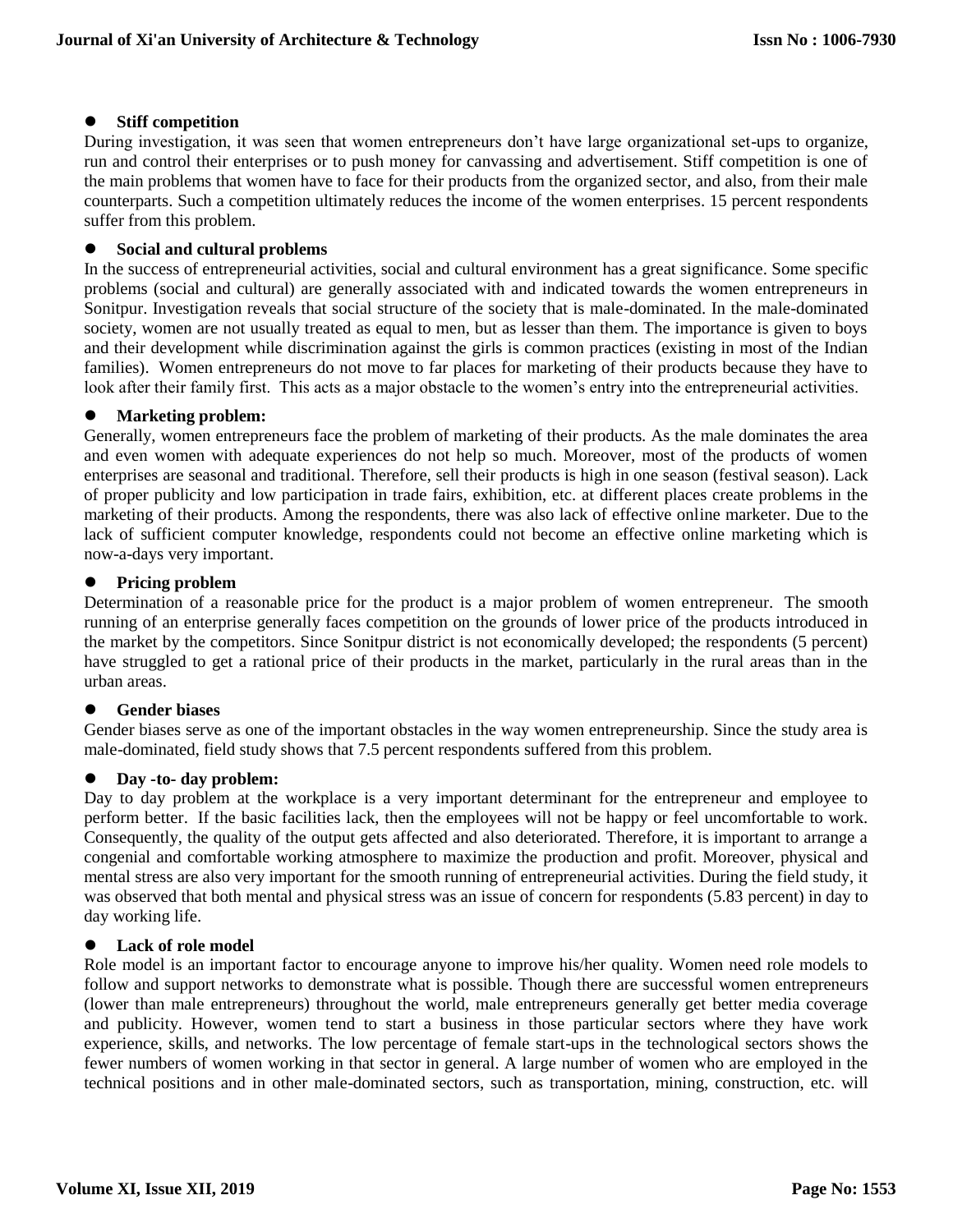increase the number of women start-ups in these industries. Five percent have a lack of role model in the study area.

## **Absence of Entrepreneurial Aptitude:**

In the study area, it was seen that without an entrepreneurial bent of mind, most of the women took to training by attending the Entrepreneurial Development Programme (EDP). A section of women entrepreneurs (5.83 percent) were afraid to take the risk of the new businesses.

## **Lack of mobility:**

Another problem of respondents was the lack of mobility and travelling from one place to another. This is mainly due to the responsibility of their family first then business. The incapability of movement becomes a hindrance for the women, whether it is related to transport or accessibility of the market. Unlike men, women's mobility in India is limited due to various reasons. Women, on their own, find it difficult to get accommodation in the similar towns. Still, a woman is looked upon suspicion if a single woman asking for a room.

#### **Time management between business and family balance:**

Time management between business and family is an important challenge. Most of the women entrepreneurs' (5.83 percent) in the study area, grapple with the objective of striking a family-business balance and manage time to run their enterprises. Generally, women (as expected) have to take care of their household activities, and at times, they find it difficult to make a choice. In the case of a joint family, women have to fulfil their duty towards the elders of the family also. At the same time, women are the boss at a workplace, where her physical presence is required and vital. In this situation, it is difficult for her to prioritize. When the time is not managed, it affects her work which requires supervisions or personal care. This happens all most all the respondents who are staying in the nuclear or joint family.

#### **Low risk-bearing ability:**

Women lead a protected life as they have comparatively lower ability to endure economic and other risk factors. Throughout their lifetime in the Indian society this situation is common**.** About 1.6 percent respondents face this problem in the study area.

#### **Lack of awareness about the govt policies**

During field study it came to notice that most of the respondents (5.83 percent) have no up-to-date knowledge about the government schemes and policies for marketing of their products. As a result, they were not able to get the facilities provided by the government. At present, in the study area, DIC, MSME, PMKVY etc. provide various government facilities including training and financial facilities which are important for entrepreneurship development. It may be pointed out that there is lack of publicity efforts from the government.

Progress on these challenges will herald a true distinction to confirm equality and direction for women in Sonitpur, and it'll ultimately facilitate in building sustainable economies through the event of women entrepreneurship.

#### **5.1.3. Third objective: To study the role of Government for the development of women entrepreneurship**

From the beginning of the Five -Year Plan, Government of India has giving emphasis on the scope of entrepreneurship, and related developments. The financial sector has a great importance in the overall entrepreneurship development of a country. Financial institutions act as the mediators that look after the transfer of resources from the net savers to net borrowers (i.e. from those who spend less than their earnings to those who spend more than their earnings). Financial institutions have been the major source of short, medium and long-term funds for the economy. Such institutions provide a variety of financial products and services so as to fulfil different needs of the commercial sector. These institutions generally give financial assistance to buy sheds, industrial plots, required capital at low rates of interest, to attend counselling sessions, etc. The main objective of the financial institutions being established, is to create positive climate for the regular growth of the women entrepreneurs and should foster them and make them flourish. The present study aims at highlighting the measures taken by the government and financial institutions with respect to the development of women entrepreneurs.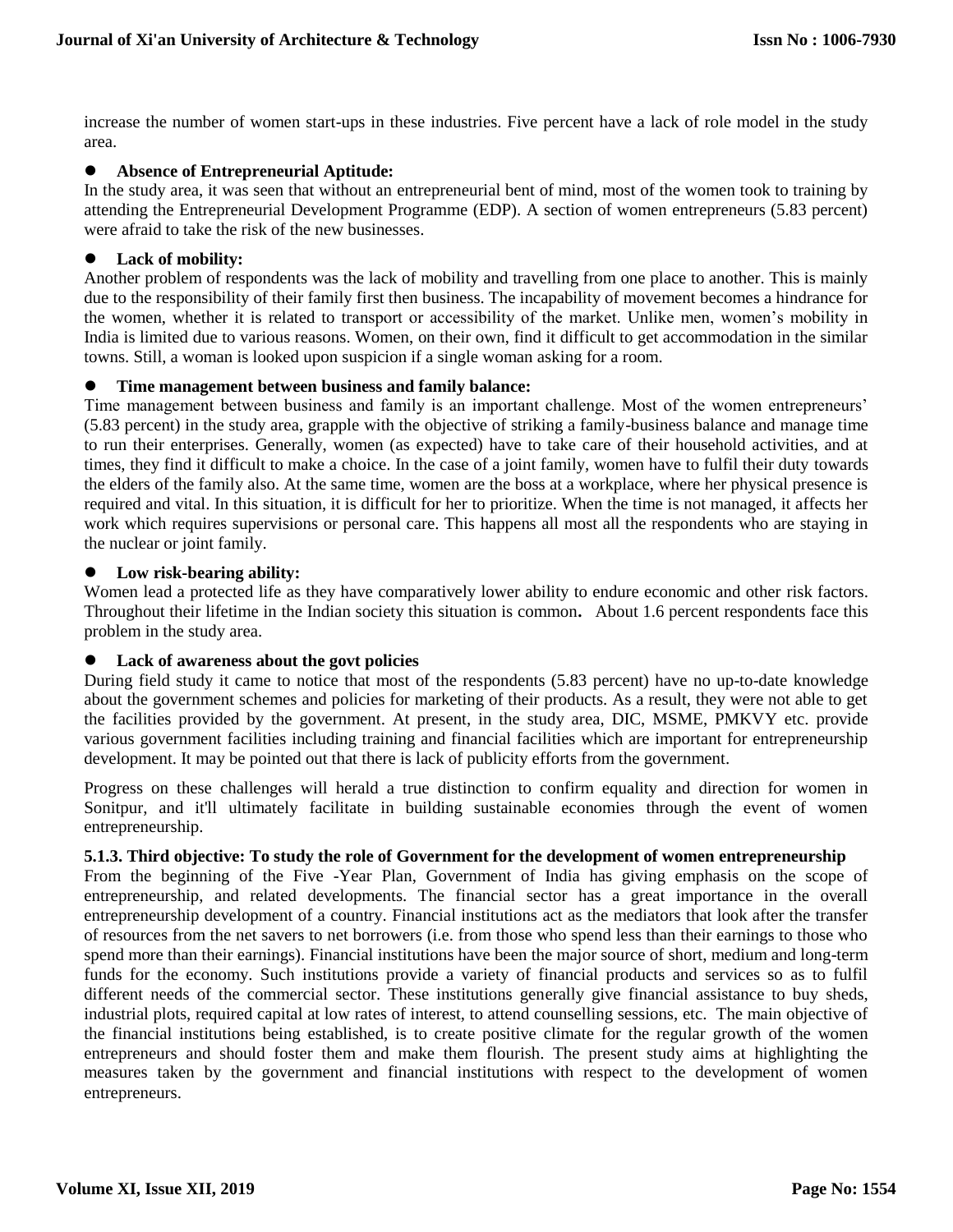Tiwari et al (1981) revealed that the women were assisted by the government for entrepreneurship development through financial assistance in the form of term loans, as well as concessions in the form of subsidies, and the capital loan for self-employment, etc. Kumar (1998) reported from Bangalore that the Centre for Entrepreneurship Development (Canara Bank's) provides training to women and helps them in setting up small industrial units, besides providing assistance for marketing their products. Bindiya (2001), who studied on the Women and Agriculture, revealed that the Regional Rural Banks (RRBs) are playing a pivotal role in empowering the rural women through various credit schemes for entrepreneurship developments. Financial institutions, which provide assistance to the entrepreneurs, are divided into two categories, namely, governmental institution and the non-Governmental institution. Khandhar (2000) estimated the effects of micro finance on savings and borrowings, and his studies revealed that the micro finance not only induces voluntary savings, but also increases involuntary savings.

A variety of financial institutions have been set up at the national level to accomplish the requirements of the entrepreneurs. They are basically SIDBI, IDBI, IFCI Ltd., ICICI, IVCF, IFCI, Venture Funds Lid and investment institutions like GIC, UTI, LIC, etc.

Technical and Financial assistance have been provided to the women entrepreneurs, through various institutions like DIC, SEF, NAYE, SIDBI, SIDO, WCFC, NISIET, etc. by the government. Different financial institutions have special financial schemes for the women entrepreneurship development.

#### **5.2. Schemes and financial assistance for Women Entrepreneurship**:

With a view that women entrepreneurs should come forward in the industrial field to become self-sufficient, governmental and financial institutions announced various schemes to provide financial assistance.

**Annapurna Scheme:** Under this scheme, loans are provided for those women entrepreneurs, who are setting up food catering industry (in order to sell packed snacks, meals, etc.) by the SBI of Mysore. Under this scheme, to fulfil the working capital needs of the business-like buying goods, kitchen tools, utensils and equipment, the granted loan amount can be used.

**Stree Shakti Package**: This scheme is offered by most of the SBI branches. It is meant for the women, who have 50 percent share in the ownership of a firm or a business and has taken part in the state-agencies-run Entrepreneurship Development Programs (EDPs). This scheme offers 0.50 percent interest rate in case of a loan, which is more than Rs. 2 lakhs.

**Bharatiya Mahila Bank Business Loan**: Under this loan, financial assistance (MICRO loans, and SME loans) is provided to women entrepreneurs, who are looking forward to start new enterprises in the fields of the retail sector, against the property.

**Udyogini scheme**: The Punjab and Sind Bank have offered this scheme to give women entrepreneurs financial assistance of Rs.1 lakh. It is meant for those women entrepreneurs who are involved in the retail, small business enterprises, and agriculture.

**Cent Kalyani Scheme**: This scheme is provided by the Central Bank of India to basically help those women who are in the starting phase of a new enterprise or expanding with modification as an existing enterprise.

**Mahila Udyami Nidhi Scheme**: The Punjab National Bank has launched this scheme with the objective of assisting the women entrepreneurs involved in small-scale industries, through granting them soft loans, which have to be repaid over a period of 10 years. Under this scheme, there are various plans for the purchase of auto rickshaws, two-wheelers, cars, and the starting up of day care centres, and beauty parlours.

**Orient Mahila Vikas Yojana Scheme**: The Oriental Bank of Commerce has designed this scheme for those women, who hold a majority of share (51% share) capital individually or jointly in a proprietary concern.

**MUDRA Yojana Scheme for women:** This scheme has been launched by the Govt. of India for both the groups of women and individual women, who want to start small new enterprises and businesses like tailoring units, beauty parlors, tuition centers, etc. as well as a group of women wanting to start a venture together. The loan doesn't require any collateral security.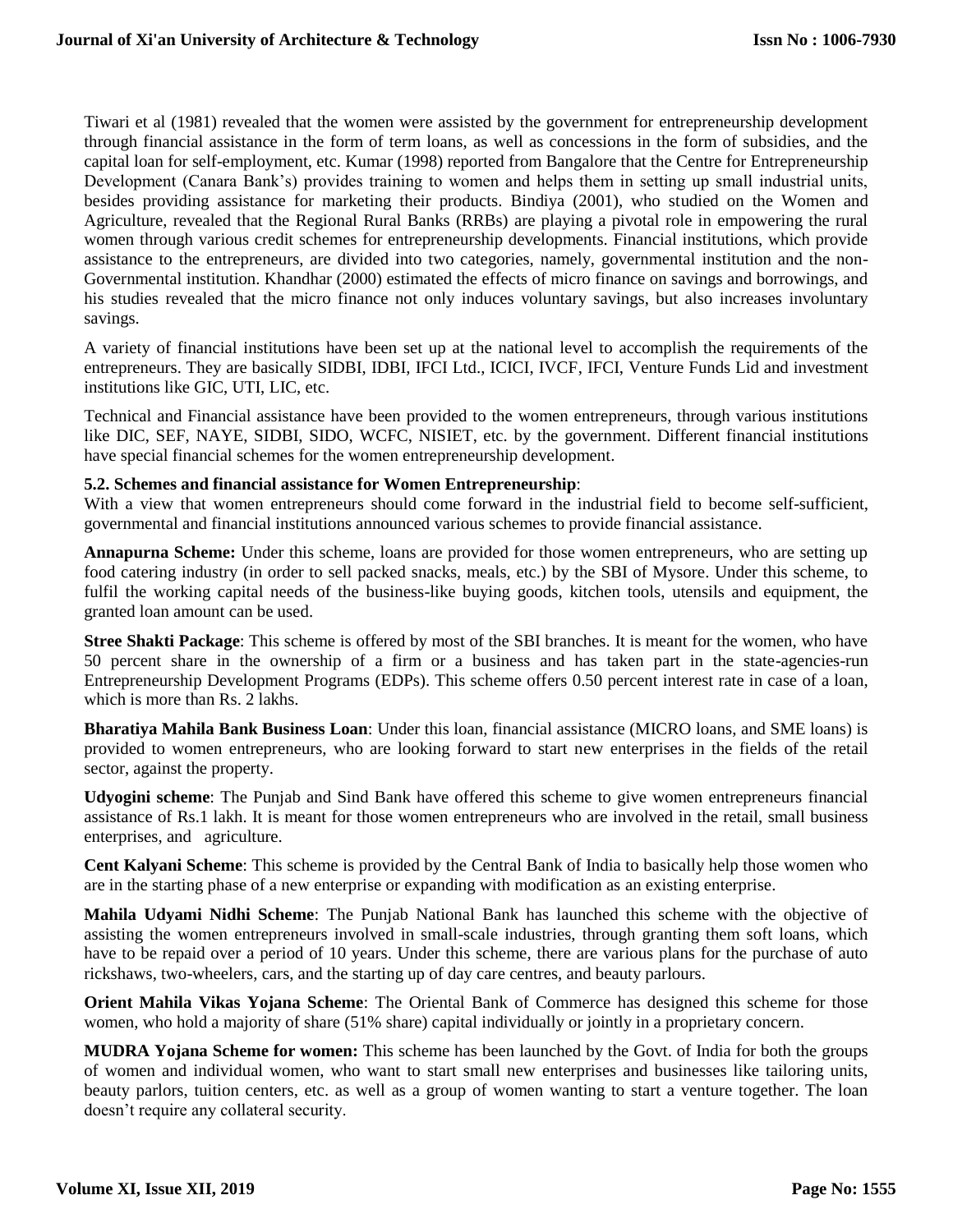**Stand- Up India Scheme**: This scheme (was announced on 5th April 2016) facilitates bank loans between 10 lakhs and Rs. 1 crore. This loan amount is facilitating to at least one Schedule Caste or Schedule Tribe (ST) borrower and at least one-woman borrower per bank's branch for establishing a Greenfield enterprise.

### **Rashtriya Mahila Kosh (RMK):**

It was set up to fulfil the credit needs of the poor women, who get engaged in an unorganized sector, which are not adequately addressed by the formal financial institutions. RMK aims at the promotions of the small enterprises among the poor women by providing credit as an instrument to the socio-economic change and the development through the provision of a package of financial and social development service for the development of women entrepreneurship.

## **Khadi and Village Industries Commission (KVIC):**

KVIC is a statutory organization that is engaged basically in promoting and developing Khadi and Village Industries, and its idea is to provide employment opportunities in the rural and backward areas with an objective of providing a backbone to these areas and strengthen their economy - which was created by an act of Parliament. Specialized financial Institutions are the institutions that have been set up to provide increased financial needs of commercials and trades in the area of venture capital, credit rating and leasing, etc.

**Mahila Udyami Nidhi (MUN**): This scheme is operated through the State Financial Corporation and State Industrial Development Corporation for providing equity type assistance to the women entrepreneurs for setting up the new industrial projects in the small sector.

**Mahila Vikas Nidhi**: Under this, women wanting to start their businesses in the field like spinning, weaving, block printing, handlooms, handicrafts, bamboo products, knitting, embroidery products, etc. can avail a loan for it.

**In the study area, Bandhan Bank** as a micro financer plays a very important role in this case. It provides loan to the SHGs. Khandkar (2000) and Lathif (2001) have analyzes that the increasing availability of micro-credits to the rural poor through SHGs will enable rural households to take up larger productive activities that empower the poor women; reduce the dependence on exploitative local money lenders; and increase savings.

In Assam and in study area, it was practically seen that the most popular schemes are basically Chief Minister Self Employment Scheme (CMSS) and Vocational Training; Under Assam Bikash Yojana (2008-09), Mukhyamantrir Karmajyoti Aachen (2005-06**),** Udyog jyoti scheme (2005-06), and Prime Minister Kaushal Vikash Yojana (PMKVY).

| <b>Schemes</b>        | Total no. of<br>beneficiaries | No. of<br>women<br>entrepreneur | <b>Rate of</b><br>interest<br>$\frac{6}{9}$ | <b>Total</b><br>amount<br>sanctioned<br>(lacs) | <b>Repayment</b> |
|-----------------------|-------------------------------|---------------------------------|---------------------------------------------|------------------------------------------------|------------------|
| <b>MUDRA</b>          | 2824                          | 1412                            | 11                                          | 12,60,000                                      | Regular          |
| <b>STAND-UP-INDIA</b> | 55                            | 33                              | 10.85                                       | 843.82                                         | Regular          |
| <b>WCC</b>            | 87                            | 87                              |                                             | 72                                             | Regular          |
| <b>PMEGP</b>          |                               |                                 | 12.10                                       |                                                |                  |
| <b>SHGs</b>           | 1075                          | 10750                           |                                             | 8412                                           | Regular          |

#### **Table –5.2.1. Scheme-wise number of women entrepreneurs during 2017-18 in the study area**

#### Source: Lead Bank, UCO, Sonitpur

Table - 5.2.1, shows that most of the respondents were involved in SHGs. Though it is a group work, it helps to increase the entrepreneurial attitude among women. During the field study, it come to notice that recently women entrepreneurs are eager to take financial assistance from the MUDRA scheme. The number of women entrepreneurs under this scheme was 1412 out of 2824 in 2017-18. Moreover, the government allows a huge amount of money i.e. Rs. 12,60,000 lacs. In 2017-18 the rate of interest was 11 percent. The overall performance of MUDRA scheme is very satisfactory. Repayment of loans is also satisfactory. According to the bank officials, women are more regular in debt repayment than men.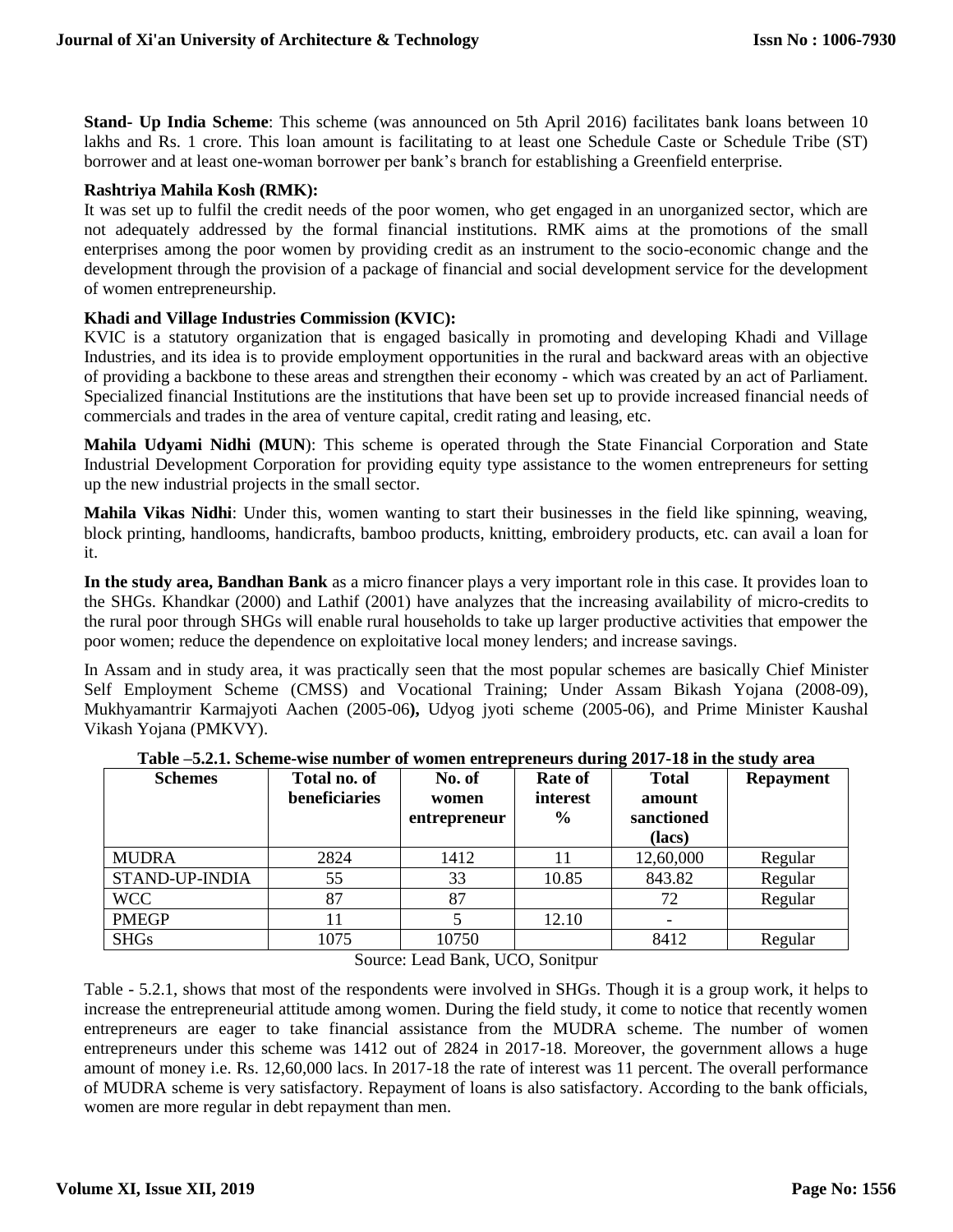**Weaver Credit Card** is a very effective program that gives a loan to weavers.

**Handloom and Textile** department is very active. In 2015-16, Rs 51.07 lakh was sanctioned to 117 weavers out of 500 (targeted). In 2018-19, Rs. 72 lacs were sanctioned to 87 weavers. In Sonitpur district, there are 2 Weavers Extension Service Unit (WESU) one in Jamogurihat and another in Dhekiajuli. Besides, there are 3 Handloom Training Centres in the study area. These are – Sootea, Thelamora, and Chariduar.

In case of **Stand-up India**, (the loan amount under this scheme ranges between 10 lacs to 1 crore) field study revealed that most of the respondents took financial assistance in their names on behalf of their husbands or male figure. Generally, women run only SSIs in the study area. Moreover, there is no investigation or field survey from the financial institutions to investigate the proper utilization of money in this matter. Due to this, irregularity in the repayment of the loan has arisen.

#### **5.3. Non-Governmental Institutions**

Non-governmental institutions also play a significant role in the entrepreneurship development, both in urban and rural areas, and also in reaching out to the women even in the remotest areas. A large number of established NGOs are operating all over the India, and at the grass root level, smaller NGOs are working. Thus, it gives credit related information and guidance services. In Sonitpur district, there are various NGOs that are basically involved in the empowerment of women through entrepreneurship development along with the development of the downtrodden people. These NGOs take measures to increase the employment opportunities, income generation, enhancing quality lives of grass-root level community through the social entrepreneurship. These are mainly Kokila Vikas Ashram, Sunrise Social Welfare Society, and Humanities Foundation for India's North East, Balipara Tract & Frontier Foundation, Institute of Integrated Resource Management, etc. Tezpur Mahila Samitee is a leading and old NGO in this case. Basically, this NGO provides training facilities to the women in different sectors like weaving, tailoring, embroidery, knitting, etc. for self- employment.

| Sl. No. | <b>Variables</b>     | <b>Total</b>                  |               |
|---------|----------------------|-------------------------------|---------------|
|         |                      | <b>No. of Respondents</b>     | $\frac{0}{0}$ |
|         | Financial            | 15                            | 12.5          |
|         | Infrastructure       |                               |               |
| 3       | Training             | 30                            | 25            |
|         | Marketing            | 09                            | 7.5           |
|         | Technology           |                               |               |
|         | No assistance at all | 60                            | 50            |
|         | Total                | 120                           | 100           |
|         | $\sim$               | $\mathbf{r}$ .<br>$\mathbf 1$ |               |

**Table-5.3.1. Institutional assistance received by respondents**

Source: Primary data

Table –5.3.1 reveals that the 12.5 percent respondents were getting financial assistance. In case of infrastructural facilities, respondents did not receive advantages. Training facilities (certificate course) were availed by 25 percent respondents mainly from DIC, MSME and PMMY. In marketing of the product, 09 percent respondents received assistance through trade fare organized by government and NGOs. Technological assistance was received only by 6 percent. Highest number of respondents (60 percent) did not get assistance at all from government due to their illiteracy, lack of information and also complicacy in procedural formalities.

## **5.4. Problems faced by women entrepreneur in getting financial assistance from organized financial institutions:**

Field studies shows that women entrepreneurs are facing lots of problems in getting financial assistance from different financial institutions.

**1.** Studies revealed that around 60-70 percent of the problems faced by women entrepreneurs are credit related.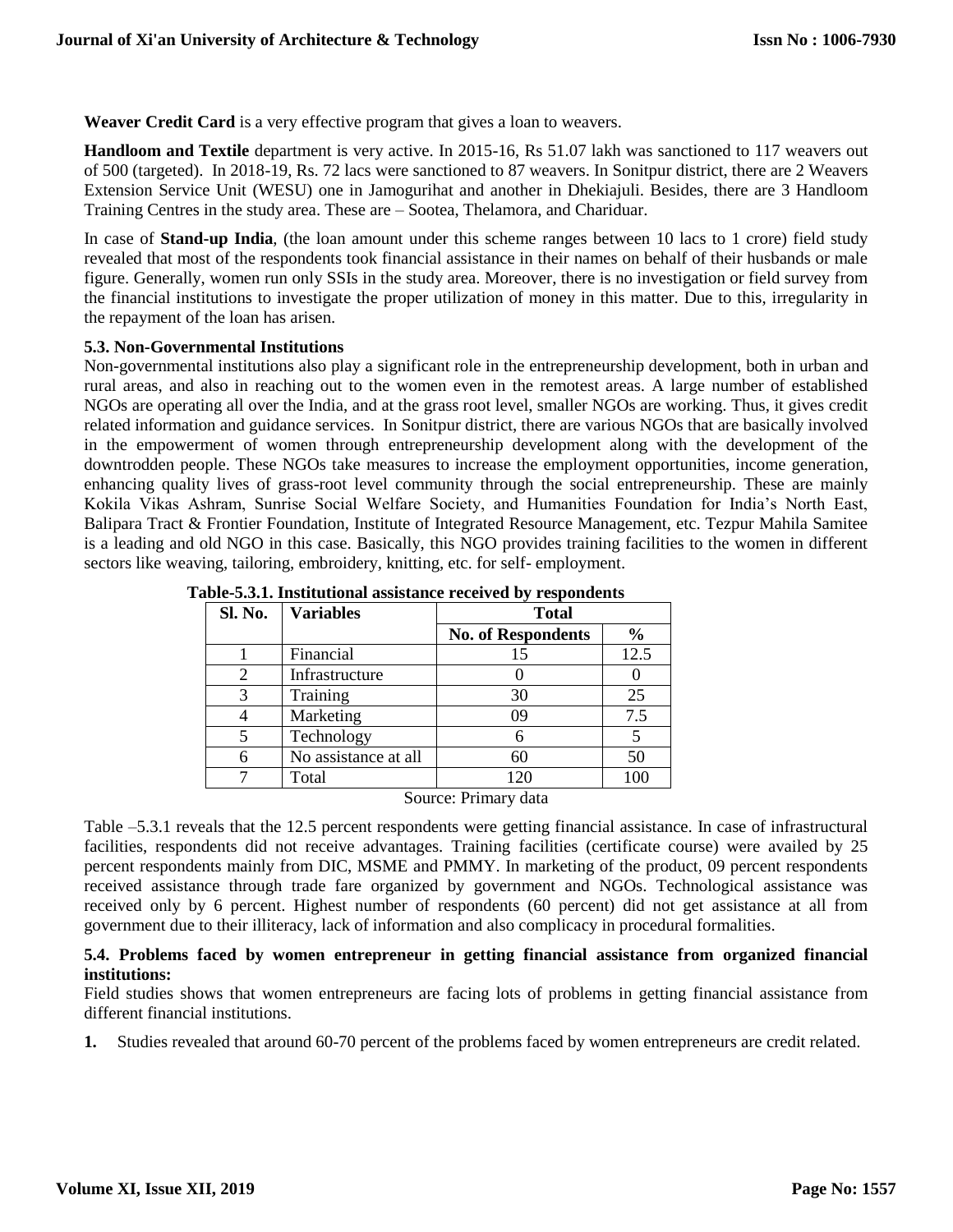**2.**Moreover, along with credit, other challenges like **c**ollateral, the lack of training, lack of knowledge about the procedure of availing finance, delay in obtaining finance, inadequate finance, high rate of interest, low repayment period, negative attitude, absence of grace period, etc.

Charumathi (1997) reported that the banks and financial institutions, traditionally, viewed women entrepreneurship as more doubtful prepositions than men in the entrepreneurship. Pal (1997) in a study on Women Entrepreneurship and the need for financial sector reforms found out that the lack of affordable credit from the formal financial sector was the most important challenge for women entrepreneurship.

Present study revealed that women operating a business may approach a local financial institution, like a local bank, Mahajan, landlord, etc. Generally, women come across many problems between her needs and the bank's requirements, which make the process of credit more difficult than she would have imagined. Women have also faced other problems while dealing with the commercial banks. In the study area, it came to notice that most of the respondents took loans under the Stand-up India scheme from the financial institutions in their names, but practically it was utilized by their husbands or male figures. Though the field survey by bank officials is necessary, practically this is not going on, it shows that there is a lack of proper evaluation of money utilization at regular time periods.

During investigation it came to know that the debt repayment of women entrepreneurs is almost regular (90%) according to bank authority, 10 percent loan repayment is irregular due to utilization of loan amount by the male figure which is taken in the name of their wives or close relatives.

## **5.5. Testing of Hypotheses:**

#### **Hypothesis - 1**

**H01 :** The level of education has no significant effect on the growth of income of women entrepreneurs of the study area.

To test the hypothesis a Chi – square test was conducted to examine whether the monthly income of the entrepreneurs depends on the level of education.

| 1000 - 1000 1000 111<br>Duuare rest t                                                            |             |    |                                        |  |  |  |  |
|--------------------------------------------------------------------------------------------------|-------------|----|----------------------------------------|--|--|--|--|
|                                                                                                  | Value       |    | df   Asymptotic Significance (2-sided) |  |  |  |  |
| Pearson Chi-Square                                                                               | $124.813^a$ | 25 | (000)                                  |  |  |  |  |
| Likelihood Ratio                                                                                 | 114.914     | 25 | .000                                   |  |  |  |  |
| N of Valid Cases                                                                                 | 120         |    |                                        |  |  |  |  |
| $\alpha$ a. 22 cells (61.1%) have expected count less than 5. The minimum expected count is 0.0. |             |    |                                        |  |  |  |  |

Result from the chi – square test above shows that level of monthly income of the entrepreneurs depends on the education since (Pearson Chi – Square = 124.813, df = 25, p = 0.000). It is significant at 5 percent level. This implies that when the entrepreneurs are well educated, this will surely boost the business in the sense that they already have more exposure relating to doing business. Therefore, it can be concluded that level of education has significant impact on the growth of entrepreneurship. Therefore, the said hypothesis is rejected.

## **Hypothesis – 2**

## **H02: Location of business has no significant impact on the growth of income of women entrepreneurs of the study area**

To check whether the location of business has significant impact on the income of women entrepreneurs Chi – square test was conducted shown below

| Table-5.5.2. :Chi-Square Test $-2$         |                  |  |      |  |  |  |  |
|--------------------------------------------|------------------|--|------|--|--|--|--|
| Value Df Asymptotic Significance (2-sided) |                  |  |      |  |  |  |  |
| Pearson Chi-Square                         | $62.689^{\rm a}$ |  | 000  |  |  |  |  |
| <b>Likelihood Ratio</b>                    | 71.517           |  | .000 |  |  |  |  |
| N of Valid Cases                           | 120              |  |      |  |  |  |  |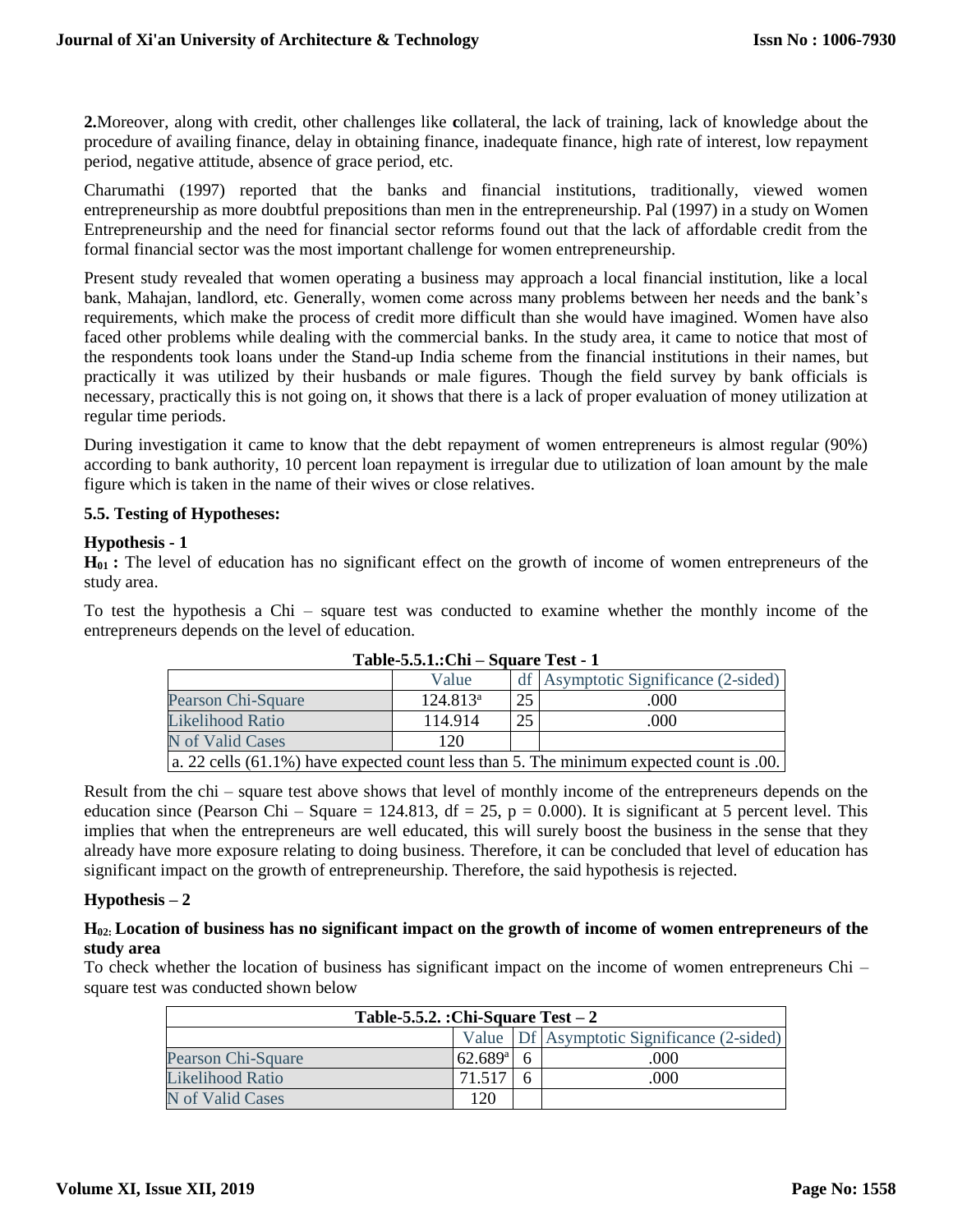a. 6 cells (42.9%) have expected count less than 5. The minimum expected count is .49.

From the chi – square table above, it is found that monthly income of the entrepreneur does not depends on whether they are from urban or rural area (Pearson Chi-square = 62.689, df = 6, p = 0.000). Therefore, this hypothesis is accepted and conclude that Location of business has no significant impact on the growth of income of women entrepreneurs in the study area.

## **Hypothesis - 3**

**H03:** The measures taken by the Government are not sufficient for the sustainable growth in income of women entrepreneurs in the study area.

To test the hypothesis multiple regression analysis is being adopted which is shown below:

## **Table-5.5.3.: Regression Analysis:**

| Table-5.5.3.1: Model Summary:                                                      |               |     |     |     |  |  |  |
|------------------------------------------------------------------------------------|---------------|-----|-----|-----|--|--|--|
| Model<br><b>Standard Error of Estimate</b><br><b>Adiusted R Square</b><br>R Square |               |     |     |     |  |  |  |
|                                                                                    | $866^{\circ}$ | 750 | 746 | 421 |  |  |  |

a. Predictor(constant): Specialisation of Products, Family structure, Technical Education, Capital investment, Educational Level, Awareness about Govt. Policies, Assistance from Government.

| Table-5.5.3.2: Regression Coefficients |                                    |           |                                  |          |       |
|----------------------------------------|------------------------------------|-----------|----------------------------------|----------|-------|
| Model                                  | <b>Unstandardized Coefficients</b> |           | <b>Standardized Coefficients</b> |          |       |
|                                        | β                                  | <b>SE</b> | β                                | Т        | Sig.  |
| (Constant)                             | .391                               | .115      |                                  | 3.406    | .001  |
| <b>Educational Level</b>               | .093                               | .023      | .111                             | 4.079    | .000. |
| <b>Technical Education</b>             | .007                               | .072      | .004                             | .098     | .922  |
| Family structure                       | .065                               | .042      | .039                             | 1.557    | .120  |
| Awareness about govt. Policies         | .066                               | .046      | .046                             | 1.438    | .151  |
| <b>Assistance from Government</b>      | $-.045$                            | .062      | $-.027$                          | $-0.739$ | .461  |
| Capital investment                     | .612                               | .022      | .801                             | 28.129   | .000  |
| Specialisation of Products             | $-.048$                            | .043      | $-.028$                          | $-1.130$ | .259  |

a.Dependent Variable: Monthly Income

Regression Table:4.2 measures the amount of total variation in dependent variable due to independent variable. These beta value indicates the amount of changes in the dependent variable (growth in monthly income) due to changes in Specialization of Products, Family structure, Technical Education, Capital investment, Educational Level, Awareness about Govt. Policies, Assistance from Government.

It can be interpreted from the table that except Education & Capital Investment **(**at 5% level of significance) other factors- Specialization of Products, Family structure, Technical Education, Awareness about govt. Policies, Assistance from Government have not any significant impact on sustainable growth in income of women entrepreneur in study area.

Therefore, the hypothesis may be accepted because all identified factors don't have a significant relationship with growth of income. Hence it can be concluded that the measures taken by the government are not sufficient for the sustainable growth in income of women entrepreneurs in the study area.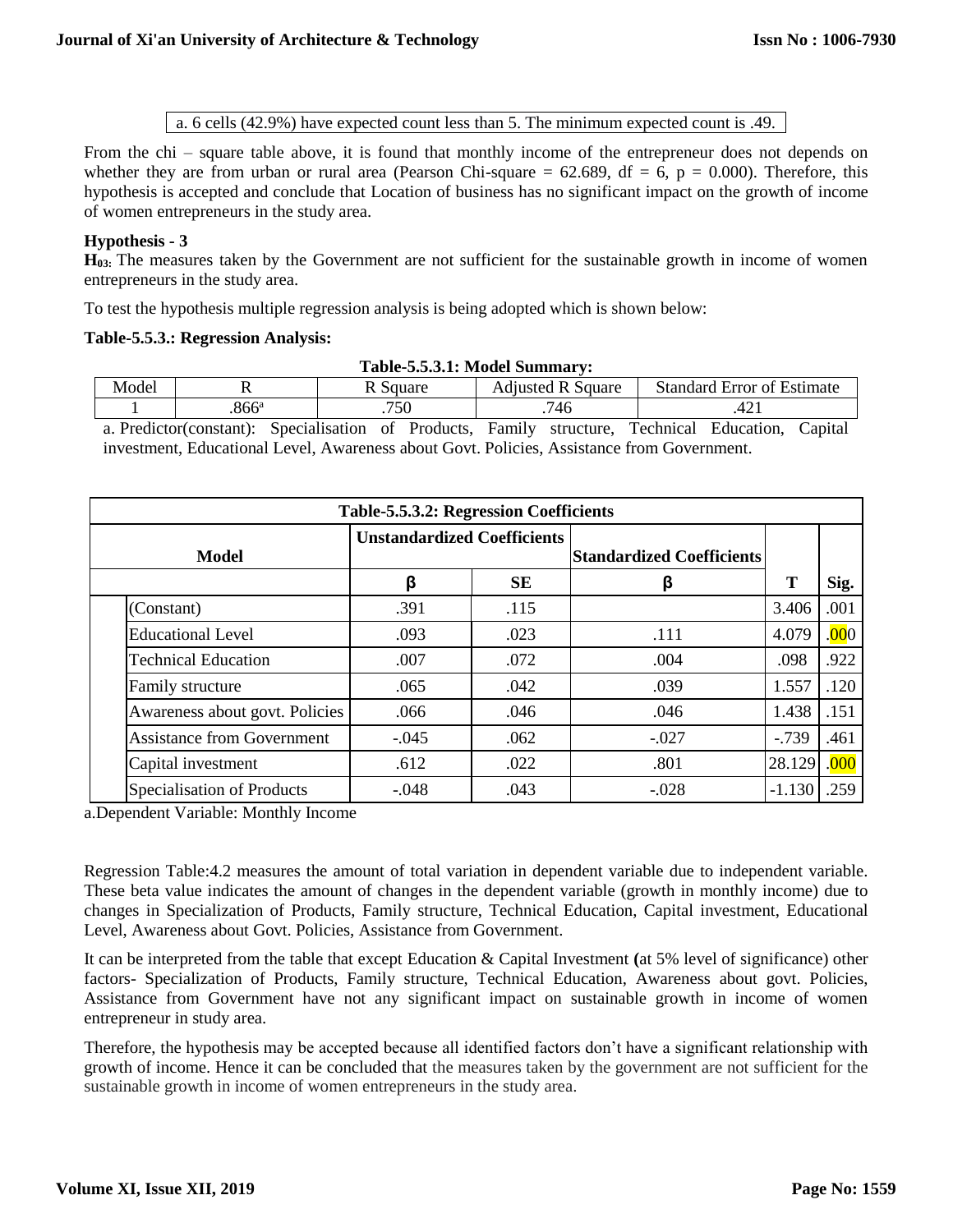## **FINDINGS**

- The proportion of women entrepreneurs within the range of 30-40 is highest (48.14 percent) in the study area. The more women enterpriser in this age group is specially to support their family in terms of money and this age group of respondents can maintain a balance between family and business.
- Women entrepreneurs having post graduate or holding higher skill qualification, was very nominal. Extremely educated women in the study area showed no fascinated by doing business.
- During investigation, it was found that an out-sized section of women entrepreneurs has availed no training (65.58 percent) to formulate their thinking and aspirations consequently no further have polished results. Only 34.42 percent respondents have undergone training. Due to lack of proper training, most of the respondents have no skill to manage a venture.
- Most of the respondents are belonging to nuclear family. Due to gradual increase of urbanization and to maintain a higher standard of living, women in urban areas are forced to try and do entrepreneurial activities to satisfy their day to day wants.
- Investigation reveals that in urban areas most of the respondents (53 percent) have an interest to do their business in non-traditional areas (like financial consultant, café, running hobby classes, beauty parlor, creche, boutique, etc.) due to high demand. On the other hand, in rural areas, majority of respondents (80 percent) have an interest in traditional areas (like handloom, handicrafts, tailoring, embroidery, etc.). This is mainly due to low cost of production, handiness of raw materials, use of primitive strategies, etc.
- Field study shows that employment generation of women enterprises isn't satisfactory. Because all the enterprises are small size which were controlled and ran by individual respondent. This is basically due to lack of adequate money; women were running business with their family members and not with hair labor.
- Self- created women entrepreneurs were quite heritable and acquired. Throughout the study area, it came to know that 1st generation women enterpriser (self-created) were interested to try and do entrepreneurial activities on non-traditional sectors.
- Investigation revealed that due to lack of awareness and education, complicacy in procedural formalities, lack of transparency and not obtaining advantages on time from government policies and schemes, etc., are some important factors that produce major issues for the event and enlargement of women entrepreneurship in the study area.
- Study shows another vital drawback that was the delay in implementation of policies that discourages women to maneuver one step ahead in beginning and running enterprises.

## **SUGGESTIONS**

- Training facilities should be increased more both in rural and urban areas instead of centrally giving training facility in urban area (district-wise).
- Marketing facilities such as sales, purchases and other required support for timely start of an enterprise, etc. are necessary for respondents should be available at large. Government/NGOs should give emphasis on this part. At present online marketing is popular and respondent should be trained for that.
- Since education opens many ventures for qualified women in various fields, steps should be taken by the government to explore their talents.
- More commercial as well as industrial estates should be set up in various places (Block wise) of the study area.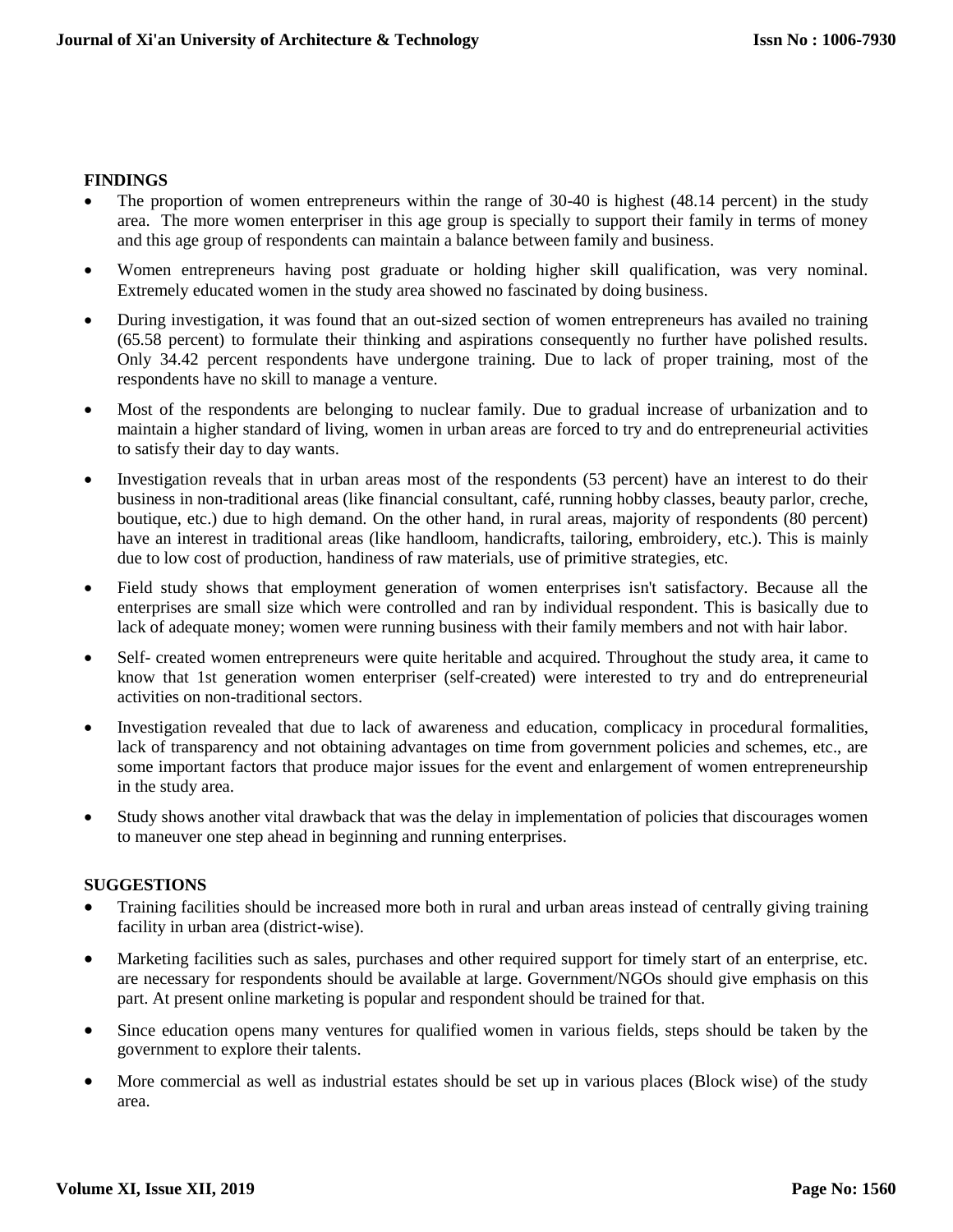- Necessary raw material should be available at concessional rate and raw material hub should be set up in both urban and rural areas.
- Workshop should be arranged in different places with the help of successful and renowned women entrepreneurs on traditional as well as non-traditional sectors.
- Corruption and malpractices, which act as a major challenge for availing loan and other facilities from the respective agencies should be abolished by launching appropriate credit delivery-based incentive schemes for all the employees of that particular organization. Strict vigilance is important for that.
- A stronger coordinated role of government, financial institutions, NGOs and educational institutions with an integrated approach is needed to enlarge the participation of women in small and medium enterprises. Easy credit system, low rate of interest, collateral free and adequate marketing facilities should be available.
- Women need encouragement and support not only from the family members but also from the society, financial institutions, and government; that atmosphere are very essential.

#### **SUMMARY**

The demography of study area is not entirely homogeneous as several linguistic, religious and ethnic communities and groups live in there. Though infrastructure facilities are not sound in Sonitpur, yet women entrepreneurs are moving ahead in all spheres with determination and focus. They are not only venturing into the traditional (or conventional) business ideas, but also, they are ready to explore various non-traditional (unconventional) fields and prove their best capacity. The government assistance was found beneficial to a small section of women entrepreneurs in urban and rural areas and also in educated women. Due to lack of awareness, complicacy in procedural formalities, lack of transparency and not getting benefits on time from government schemes and delay in implementation of policies discourages women to move one step ahead in starting and running enterprises. The impact of government policies and schemes were not favorable. Moreover, due to the ignorance, illiteracy, collateral, lengthy procedural complicacy and not getting the facilities on time, low repayment period, women entrepreneurs were not interested to avail loans from financial institutions. Studies indicate that most of the women (on their personal front as individuals) are less likely to perceive themselves as the entrepreneurs and avoid supporting systems like training and courses targeted at the "entrepreneurs". The impact of family life and child care (on their personal front), as well as the lack of high-profile role models are other limiting factors in the study society. Women's traditional "care-giver" roles; inequality in the sharing of these roles between men and women, as well as our perceptions of what are appropriate roles for women and men (stereotyping and hypocrisy) both at the home from and outside the home, continue to serve as the key constraints to women's economic empowerment. Progress on these challenges can bring in a real difference to ensure equality and empowerment for women and it will ultimately help in building sustainable economies through the development of women entrepreneurship in the study area. Since education and awareness is very important to increase entrepreneurship development among the women, therefore, government should give much emphasis on the expansion of education (vocational and technical).

## **REFERENCES**

- Bindya, B. (2001). *Women Entrepreneurship: Challenges and Achievements*. NISIET.
- Chakravasrty, E. (2013), The Rural Women entrepreneurial edge, JORS Journal of Humanisties and Social Science, 10, pp 33-36
- sCharumathi, B. (1991). *Women Entrepreneur's Challenges and Prospects* (p. p.57). Coimbatore: Karpagarn Arts and Science College Affiliated to Bharthiar University.
- DIC, Sonitpur
- Economic Survey of India, 2010-11